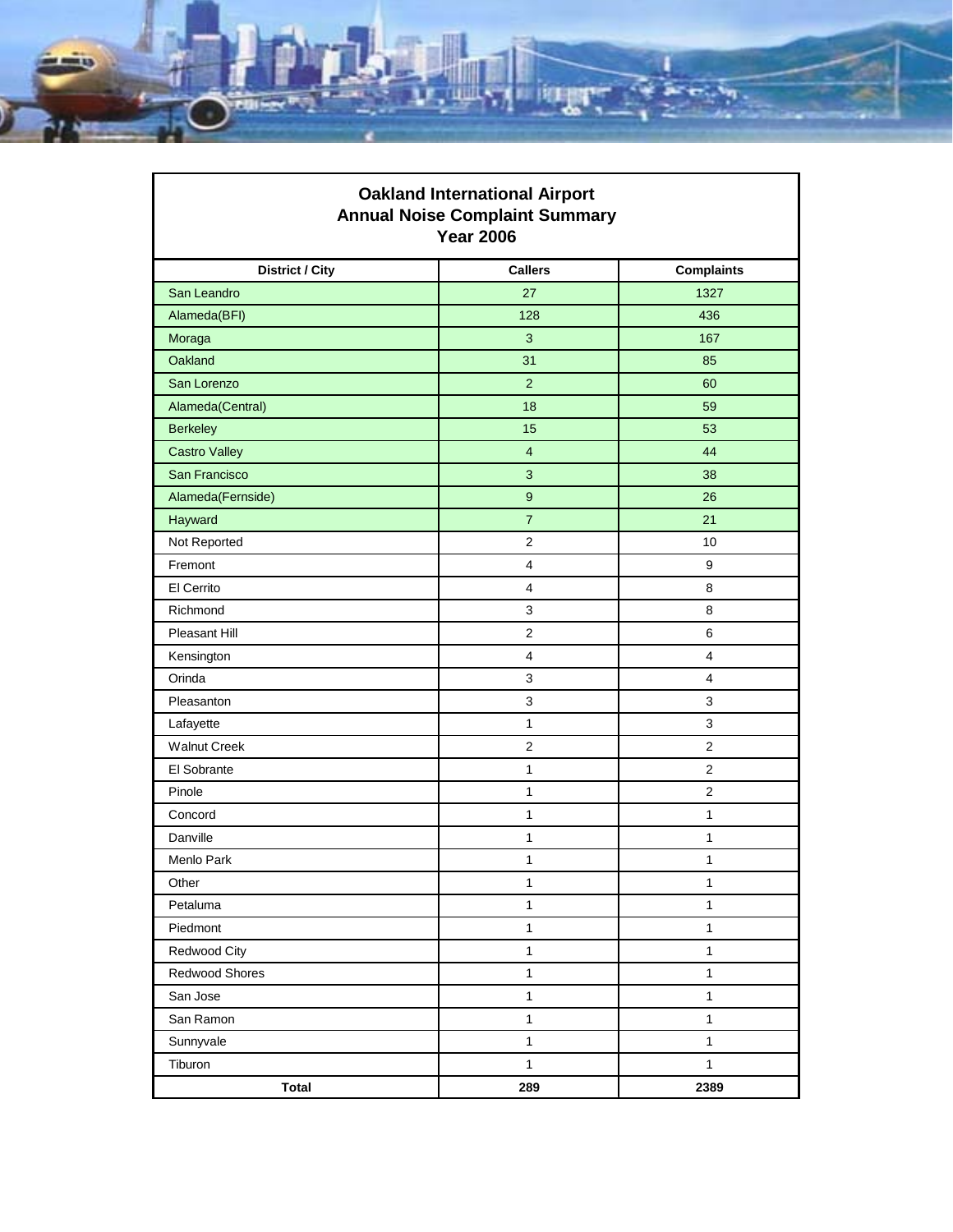| <b>Complaints by Time Received</b>     |      |  |
|----------------------------------------|------|--|
| Day (0700 - 1900)                      | 1435 |  |
| Evening (1900 - 2200)                  | 386  |  |
| Night (2200 - 0700)                    | 568  |  |
|                                        |      |  |
| <b>Complaints by Type of Operation</b> |      |  |
| General                                | 330  |  |
| North Field                            | 425  |  |
| Not Reported                           | 33   |  |
| Overflight                             | 145  |  |
| Run-Up                                 | 2    |  |
| South Field                            | 1454 |  |
|                                        |      |  |
| <b>Complaints by Type of Aircraft</b>  |      |  |
| Helicopter                             | 40   |  |
| Jet                                    | 2130 |  |
| Not Reported                           | 36   |  |
| Other                                  | 6    |  |
| Propeller                              | 177  |  |

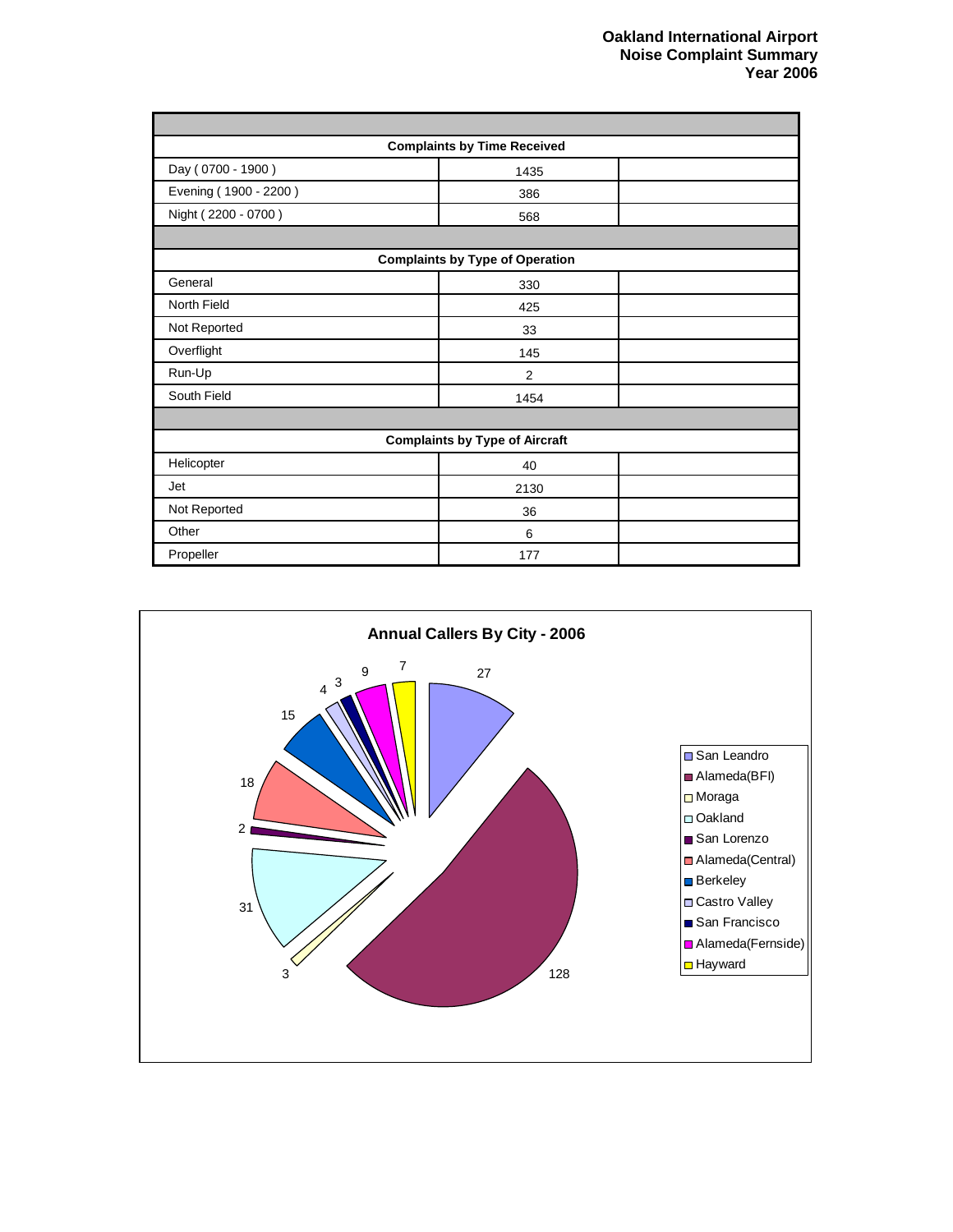